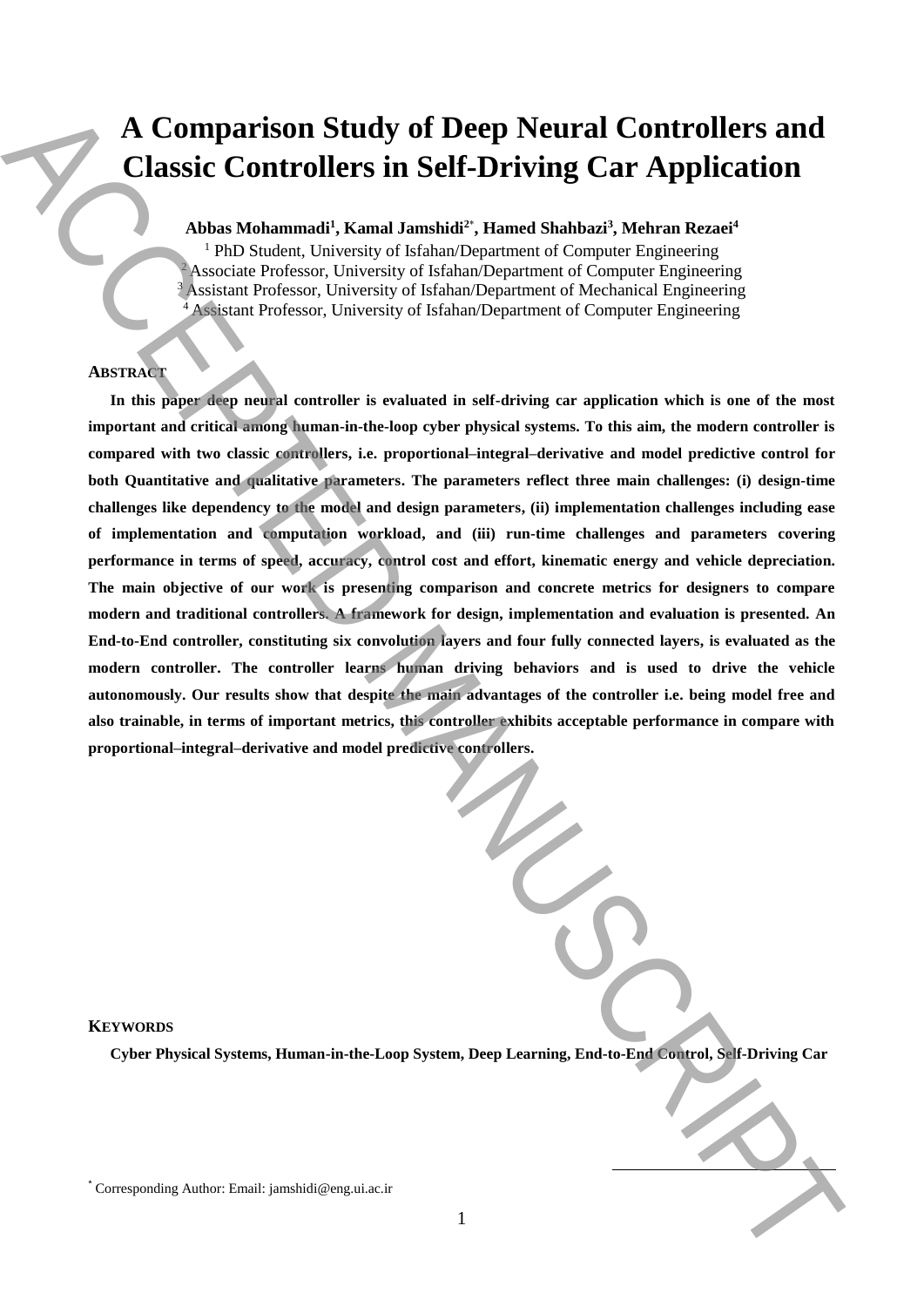## **1. Introduction**

Nowadays, presence of cyber physical systems in modern devices especially safety-critical applications, draws great attention from researchers. These are broad range of domains to consider, including medical and health care/assistance devices, transportation, robotics, intelligent houses, communication systems, game and entertainment and autonomous driving. Due to dynamic behavior of both computation and communication counterpart of a cyber-physical system, control of such systems can be increasingly complicated [1].

Human-in-the-loop control systems (HITL) can be defined as cyber physical systems with dynamic and unpredictable intervention of human in control loop [2]. The HITL control concept is known as a solution in challenging task such as autonomous vehicles. Especially in autonomous cars, efficient design and implementation of such controllers is the focus of many researches. There are a lot contemporary research devoted to solve autonomous driving, intelligent path planning, collision avoidance and also driver mental and physical health monitoring problems. Two different approaches have been considered to attach these problems, the classic and the modern control solutions (mainly machine learning based approach). Classic control solutions may not be applicable in complicated and dynamic systems (and their surroundings) due to the presence of hard to model dynamics [1, 3]. Let  $\overline{M}$  and  $\overline{M}$  and  $\overline{M}$  are controlled to the solid to the solid the solid to the solid to the solid to the solid to the solid to the solid to the solid to the solid to the solid to the solid to the solid t

End-to-End (ETE) training is one of the well-known machine learning methods widely used in deep neural networks, as the controller. In this research, we employ an ETE controller for autonomous cars in both simulation and small size real plant. To have a comprehensive and deep evaluation, we further compare the ETE controller with PID and MPC controllers, which are top popular classic controllers. To the best of our knowledge, this paper is the first experimental and comprehensive study and comparison of the ETE with the mentioned classic controllers.

The rest of this paper is organized as follows. First, our methodology is explained. In section3 our results will be presented and discussed. Finally, we conclude out work in section4.

## **2. Methodology**

The main issue in design and implementation of ETE controller is to choose efficient and suitable architecture of deep neural network. Our proposed method is based on PilotNet architecture [4, 5] with some minor modifications for our experimental setup adaptation. As it is depicted in **Error! Reference** 

**source not found.**, the architecture constitutes of 9 convolution and fully-connected layers. The network directly maps the input image to angle of wheel as



output.

#### **Figure 1: Deep Neural Network structure in our proposed method**

Our methodology constitutes training the deep network that can be used as controller in both simulation and real small scale autonomous car. The overview of our method is shown in Figure 2. Obviously, the method can be divided in two main phases, namely training and inference. In addition to the two main phases, the comparison experimental setup is also the capability of our method.



#### **Figure 2: Proposed Method for ETE training and inference**

<span id="page-1-0"></span>During the training phase, the driving data including images from installed camera, wheel angle, accelerate and brake values altogether collected and stored while a person controls the car in both simulation (in unity) and the real environment.

Both training algorithm and structure of network, implemented in Tensorflow, import the collected dataset proceeded by the training of the network which will be started in order to tune the network parameters (weights and biases). The configuration of the training phase is presented in Table 1.

<span id="page-1-1"></span>

| Optimization          | Adam |
|-----------------------|------|
| Initial Learning Rate | 1ē-4 |
| Dropout Rate          |      |
| Maximum Epoch         |      |
|                       |      |